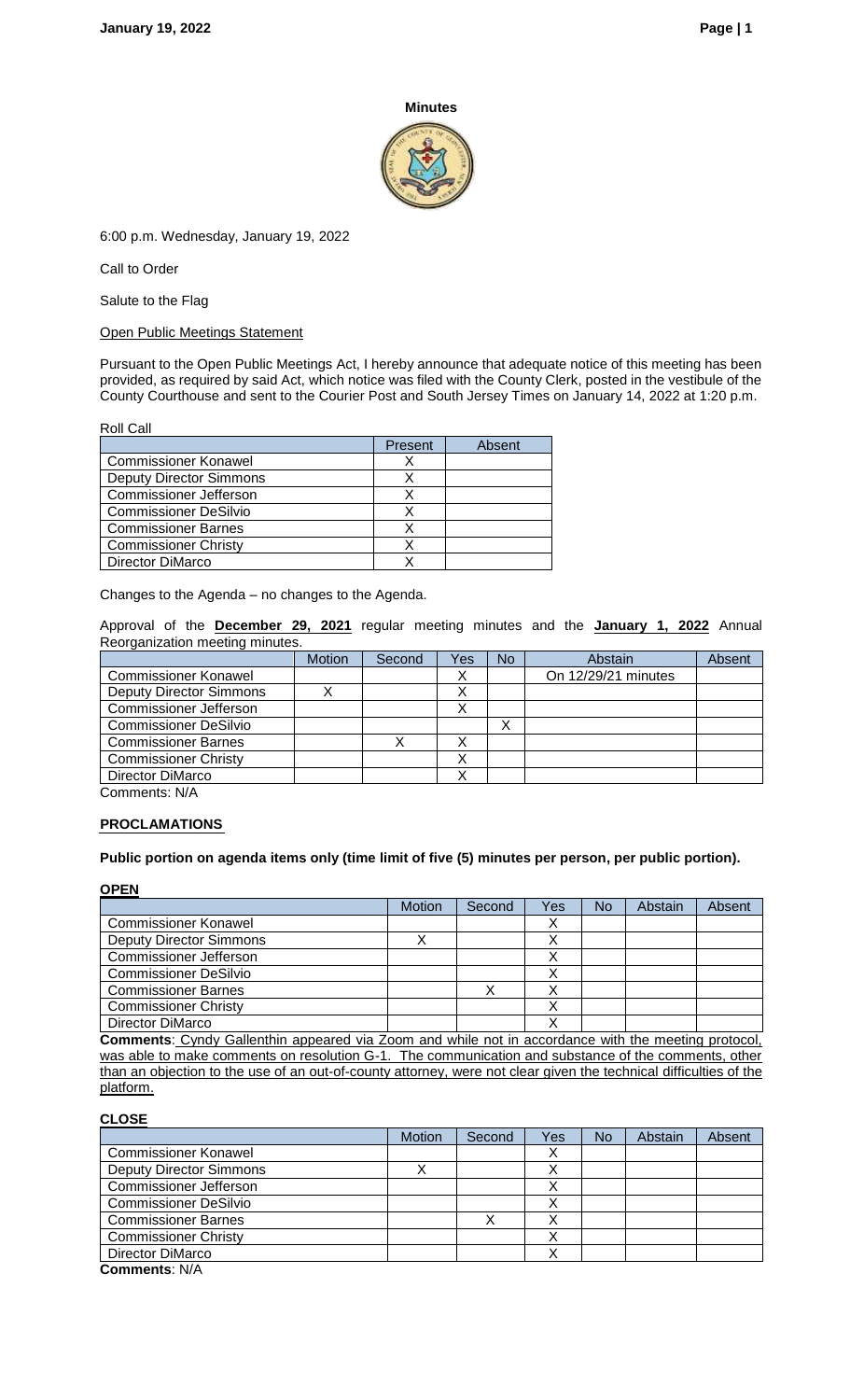**Director DiMarco read the following statement**: For tonight's meeting, we will be proceeding with the reading of all resolution titles and moving to approve them all by one motion per department. The following resolutions, A-1, E-1, E-2, G-1, G-3, and G-4 will be individually and separately considered as requested.

That being said, the Department of Administration has 5 Resolutions if the Clerk would please read.

### **RESOLUTIONS**

### **DEPARTMENT OF ADMINISTRATION DIRECTOR DIMARCO DEPUTY DIRECTOR SIMMONS**

#### **53595 RESOLUTION APPROVING THE BILL LISTS FOR THE MONTH OF JANUARY 2022.**

This Resolution approves the bill lists submitted by the County Treasurer for the current month, and includes ratification of emergency payments made by the Division of Social Services. Upon approval, the Treasurer will be authorized to render payment to vendors as set forth on the lists.

|                                | <b>Motion</b> | Second | Yes    | <b>No</b> | Abstain  | Absent |
|--------------------------------|---------------|--------|--------|-----------|----------|--------|
| <b>Commissioner Konawel</b>    |               |        | v<br>∧ |           |          |        |
| <b>Deputy Director Simmons</b> | x             |        | v      |           | 21-11102 |        |
| <b>Commissioner Jefferson</b>  |               |        | X      |           |          |        |
| <b>Commissioner DeSilvio</b>   |               |        |        | Χ         |          |        |
| <b>Commissioner Barnes</b>     |               | Χ      | X      |           |          |        |
| <b>Commissioner Christy</b>    |               |        | X      |           |          |        |
| Director DiMarco               |               |        | X      |           | 21-10982 |        |
|                                |               |        |        |           | 21-11977 |        |
|                                |               |        |        |           | 21-11978 |        |
|                                |               |        |        |           | 21-13387 |        |
|                                |               |        |        |           | 21-00973 |        |
|                                |               |        |        |           | 21-00974 |        |

**Comments: N/A**

**53596 RESOLUTION AUTHORIZING THE PURCHASE OF MATERIALS, SUPPLIES AND EQUIPMENT THROUGH STATE CONTRACTS PURSUANT TO N.J.S.A. 40A:11-12 FOR CALENDAR YEAR 2022.**

**53597 RESOLUTION AUTHORIZING THE LEASING OF COPY MACHINES FROM RICOH USA, INC. VIA STATE CONTRACT FROM JANUARY 11, 2022 TO JANUARY 10, 2023 IN AN AMOUNT NOT TO EXCEED \$275,000.00.**

**53598 RESOLUTION AUTHORIZING GOVDEALS ONLINE AUCTIONS TO SELL CERTAIN COUNTY SURPLUS PROPERTY VIA THE SOURCEWELL NATIONAL COOPERATIVE PRICING SYSTEM.** 

**53599 RESOLUTION AUTHORIZING PURCHASES FROM W.B. MASON COMPANY, INC. VIA STATE CONTRACT FROM JANUARY 19, 2022 TO JANUARY 18, 2023 IN AN AMOUNT NOT TO EXCEED \$130,000.00.**

**53600 RESOLUTION OF THE BOARD OF COUNTY COMMISSIONERS OF THE COUNTY OF GLOUCESTER, NEW JERSEY, AUTHORIZING THE EXECUTION AND DELIVERY OF A REIMBURSEMENT AGREEMENT IN CONNECTION WITH THE COMPLETION OF A CAPITAL IMPROVEMENT PROJECT BY THE GLOUCESTER COUNTY VOCATIONAL-TECHNICAL SCHOOL DISTRICT.**

**Motion to approve Resolutions 53595 through 53600**

|                                | <b>Motion</b> | Second | Yes       | No | Abstain | Absent |
|--------------------------------|---------------|--------|-----------|----|---------|--------|
| <b>Commissioner Konawel</b>    |               |        | $\lambda$ |    |         |        |
| <b>Deputy Director Simmons</b> |               |        |           |    |         |        |
| <b>Commissioner Jefferson</b>  |               |        | $\lambda$ |    |         |        |
| <b>Commissioner DeSilvio</b>   |               |        |           |    |         |        |
| <b>Commissioner Barnes</b>     |               |        |           |    |         |        |
| <b>Commissioner Christy</b>    |               |        |           |    |         |        |
| Director DiMarco               |               |        |           |    |         |        |

**Comments**: N/A

### **DEPARTMENT OF ECONOMIC DEVELOPMENT & PUBLIC WORKS**

#### **DEPUTY DIRECTOR SIMMONS COMMISSIONER CHRISTY**

**53601 RESOLUTION AUTHORIZING A PURCHASE FROM DEERE & COMPANY VIA STATE CONTRACT FOR A TOTAL AMOUNT OF \$21,429.88.**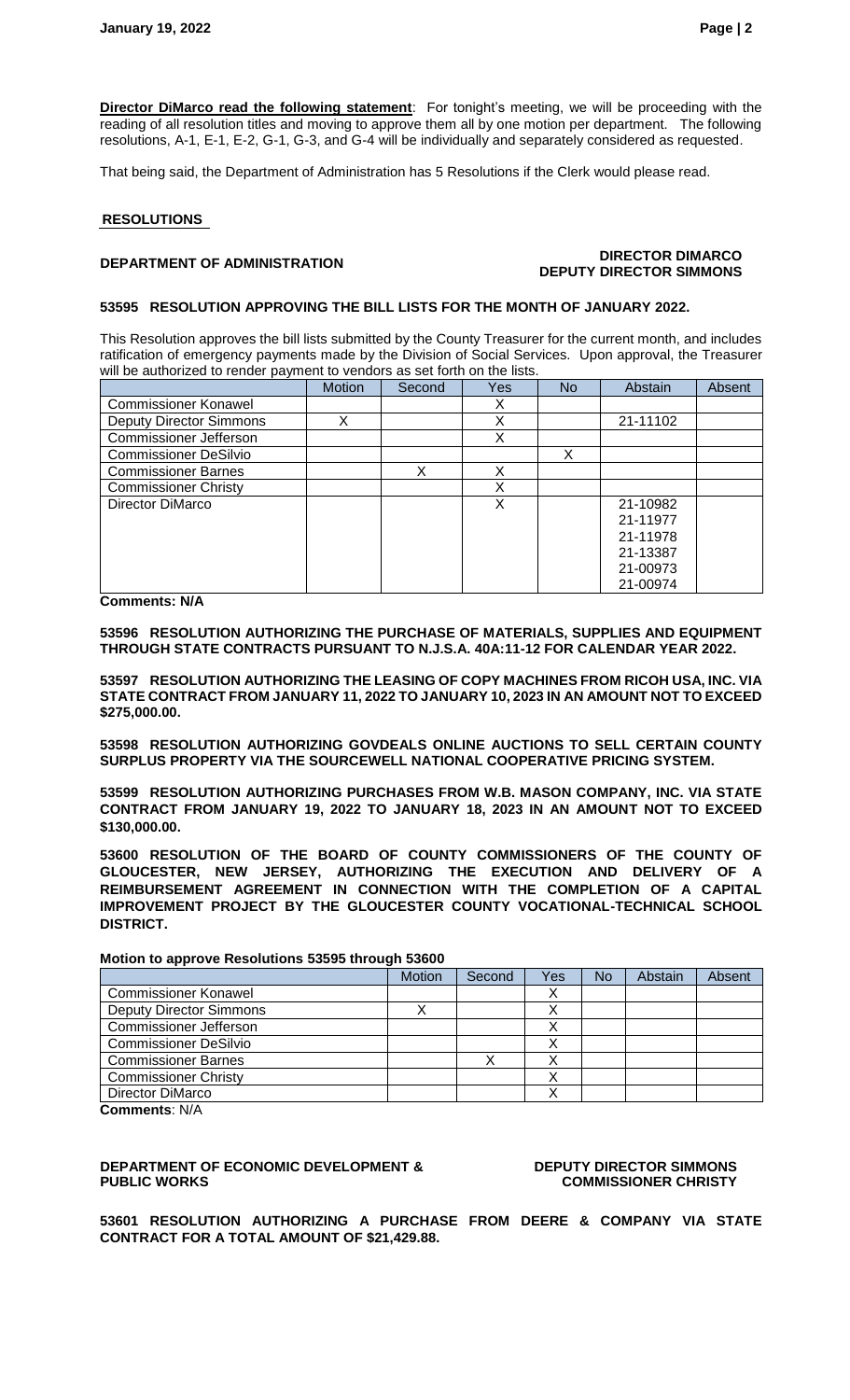**53602 RESOLUTION AUTHORIZING A CONTRACT WITH AMERICAN WEAR, INC. FROM JANUARY 23, 2022 TO JANUARY 22, 2024 IN AN AMOUNT NOT TO EXCEED \$42,000.00 FOR THE DURATION OF THE CONTRACT.**

**53603 RESOLUTION AUTHORIZING PURCHASES FROM MONTAGE ENTERPRISES, INC. VIA STATE CONTRACT FROM JANUARY 19, 2022 TO JANUARY 18, 2023 IN AN AMOUNT NOT TO EXCEED \$60,000.00.**

**53604 RESOLUTION ACKNOWLEDGING THE NAME CHANGE OF FEDERICI & AKIN, P.A. TO BRYSON & YATES CONSULTING ENGINEERS, LLC.**

**Motion to approve Resolutions 53601 through 53604**

|                                | <b>Motion</b> | Second | Yes | <b>No</b> | Abstain | Absent |
|--------------------------------|---------------|--------|-----|-----------|---------|--------|
| <b>Commissioner Konawel</b>    |               |        |     |           |         |        |
| <b>Deputy Director Simmons</b> |               |        |     |           |         |        |
| <b>Commissioner Jefferson</b>  |               |        |     |           |         |        |
| <b>Commissioner DeSilvio</b>   |               |        |     |           |         |        |
| <b>Commissioner Barnes</b>     |               |        |     |           |         |        |
| <b>Commissioner Christy</b>    |               |        |     |           |         |        |
| Director DiMarco               |               |        |     |           |         |        |

**Comments**: N/A

#### **DEPARTMENT OF PUBLIC SAFETY & VETERANS AFFAIRS**

#### **COMMISSIONER CHRISTY DEPUTY DIRECTOR SIMMONS**

**53605 RESOLUTION AUTHORIZING A SERVICE AGREEMENT WITH SIEMENS INDUSTRY, INC., FROM JANUARY 1, 2022 TO DECEMBER 31, 2023 FOR \$87,953.00 AND A CONTRACT IN AN AMOUNT NOT TO EXCEED \$8,000.00 ANNUALLY.**

**53606 RESOLUTION AUTHORIZING A CONTRACT WITH MCG, LLC D/B/A MERCURY CONSULTING GROUP FROM JANUARY 19, 2022 TO JANUARY 18, 2027 IN AN AMOUNT NOT TO EXCEED \$75,000.00 PER YEAR.**

**53607 RESOLUTION AUTHORIZING A CONTRACT WITH EDMUNDS GOVTECH, INC. FROM JANUARY 1, 2022 TO DECEMBER 31, 2022 FOR A TOTAL AMOUNT OF \$48,814.75.**

**53608 RESOLUTION AUTHORIZING PURCHASES FROM DELL MARKETING, L.P. VIA STATE CONTRACT FROM JANUARY 19, 2022 TO JANUARY 18, 2023 IN AN AMOUNT NOT TO EXCEED \$250,000.00.**

**53609 RESOLUTION AUTHORIZING PURCHASES FROM HEWLETT PACKARD ENTERPRISES COMPANY VIA STATE CONTRACT FROM JANUARY 19, 2022 TO JANUARY 18, 2023 IN AN AMOUNT NOT TO EXCEED \$50,000.00.**

**53610 RESOLUTION AUTHORIZING PURCHASES FROM HP, INC. VIA STATE CONTRACT FROM JANUARY 19, 2022 TO JANUARY 18, 2023 IN AN AMOUNT NOT TO EXCEED \$50,000.00.**

|                                | Motion | Second | Yes | <b>No</b> | Abstain | Absent |
|--------------------------------|--------|--------|-----|-----------|---------|--------|
| <b>Commissioner Konawel</b>    |        |        |     |           |         |        |
| <b>Deputy Director Simmons</b> |        |        |     |           |         |        |
| <b>Commissioner Jefferson</b>  |        |        |     |           |         |        |
| <b>Commissioner DeSilvio</b>   |        |        |     |           |         |        |
| <b>Commissioner Barnes</b>     |        |        |     |           |         |        |
| <b>Commissioner Christy</b>    |        |        |     |           |         |        |
| Director DiMarco               |        |        |     |           |         |        |

**Comments**: N/A

## **DEPARTMENT OF HEALTH & HUMAN SERVICES COMMISSIONER JEFFERSON**

**Motion to approve Resolutions 53605 through 53610**

# **COMMISSIONER BARNES**

**53611 RESOLUTION AUTHORIZING STATE AREA PLAN GRANT CONTRACTS WITH VARIOUS SERVICE PROVIDERS FROM JANUARY 1, 2022 TO DECEMBER 31, 2022.**

**53612 RESOLUTION AUTHORIZING THE PURCHASE OF POSTAGE SUPPLIES FROM QUADIENT, INC. VIA STATE CONTRACT FROM FEBRUARY 1, 2022 TO JANUARY 31, 2023 IN AN AMOUNT NOT TO EXCEED \$100,000.00.**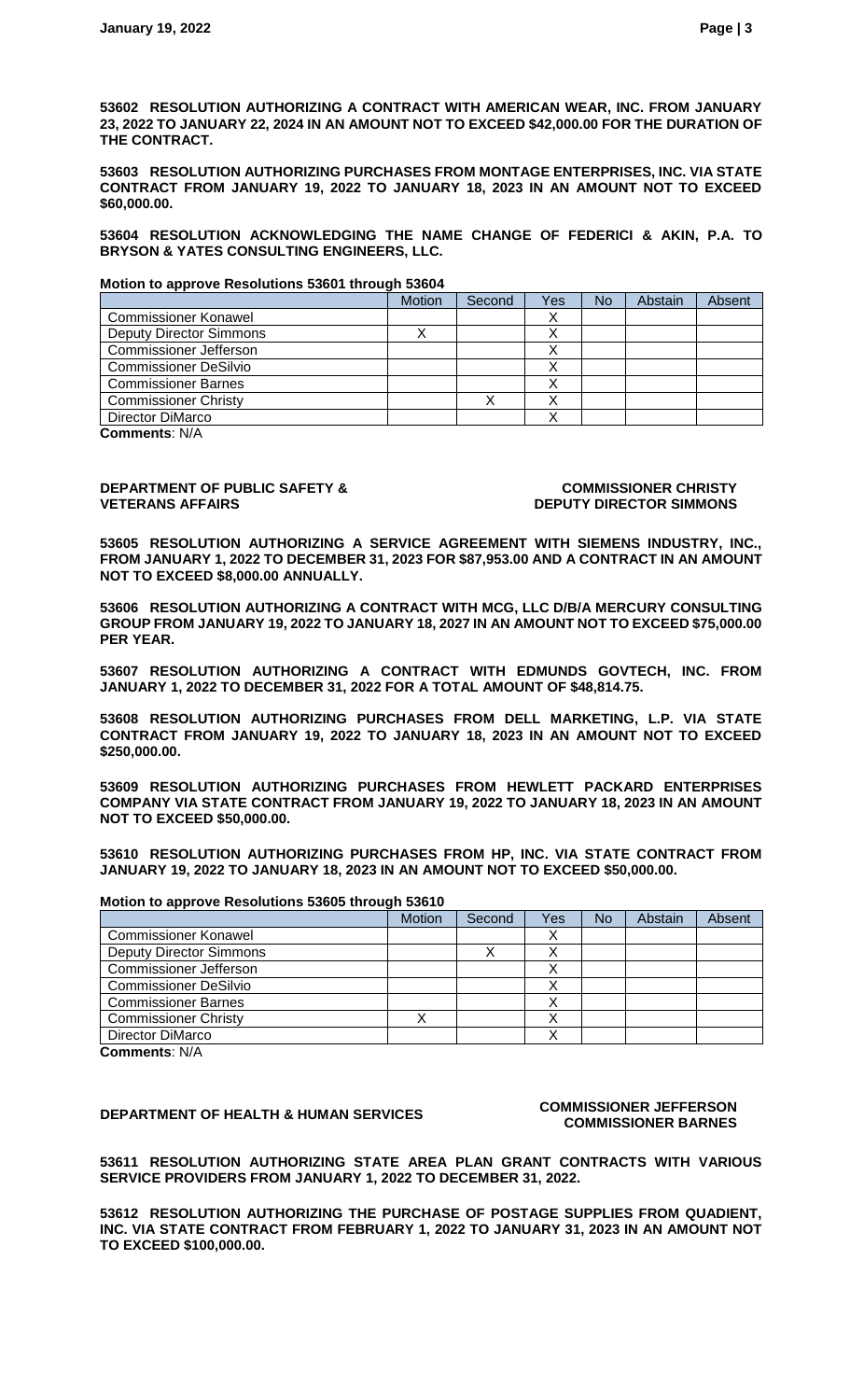**53613 RESOLUTION AUTHORIZING THE PURCHASE OF NEW JERSEY TRANSIT BUS PASSES FROM FEBRUARY 1, 2022 TO JANUARY 31, 2023 IN AN AMOUNT NOT TO EXCEED \$100,000.00.**

**53614 RESOLUTION AUTHORIZING THE AWARD OF A CONTRACT WITH CENTER FOR FAMILY SERVICES, INC. FROM JANUARY 1, 2022 TO DECEMBER 31, 2024 IN AN AMOUNT NOT TO EXCEED \$90,734.00 PER YEAR.**

**53615 RESOLUTION AUTHORIZING THE AWARD OF A CONTRACT WITH GLASSBORO CHILD DEVELOPMENT CENTER IN AN AMOUNT NOT TO EXCEED \$24,991.00 PER YEAR AND REPAUNO PRESCHOOL DAY CARE, INC. FROM JANUARY 1, 2022 TO DECEMBER 31, 2024 IN AN AMOUNT NOT TO EXCEED \$14,991.00 PER YEAR.** 

**53616 RESOLUTION AUTHORIZING THE AWARD OF A CONTRACT WITH THE ARC GLOUCESTER FROM JANUARY 1, 2022 TO DECEMBER 31, 2024 IN AN AMOUNT NOT TO EXCEED \$22,000.00 PER YEAR.**

**53617 RESOLUTION AUTHORIZING THE AWARD OF A CONTRACT WITH ABILITIES CENTER OF SOUTHERN NJ, INC. D/B/A ABILITIES SOLUTIONS FROM JANUARY 1, 2022 TO DECEMBER 31, 2024 IN AN AMOUNT NOT TO EXCEED \$25,000.00 PER YEAR.**

**53618 RESOLUTION AUTHORIZING THE AWARD OF A CONTRACT WITH THE ARC GLOUCESTER FROM JANUARY 1, 2022 TO DECEMBER 31, 2024 IN AN AMOUNT NOT TO EXCEED \$15,000.00 PER YEAR.**

**53619 RESOLUTION AUTHORIZING THE AWARD OF A CONTRACT WITH ACENDA, INC. FROM JANUARY 1, 2022 TO DECEMBER 31, 2024 IN AN AMOUNT NOT TO EXCEED \$82,460.00 PER YEAR.**

**53620 RESOLUTION AUTHORIZING THE AWARD OF A CONTRACT WITH ACENDA, INC. FROM JANUARY 1, 2022 TO DECEMBER 31, 2024 IN AN AMOUNT NOT TO EXCEED \$213,500.00 PER YEAR.**

**53621 RESOLUTION AUTHORIZING AMENDMENTS TO CONTRACTS WITH CENTER FOR FAMILY SERVICES, MARYVILLE, INC., AND NEW HOPE INTEGRATED BEHAVIORAL HEALTH CARE FOR VARIOUS PROGRAMS.**

**Motion to approve Resolutions 53611 through 53621**

|                                | Motion | Second | Yes | No | Abstain | Absent |
|--------------------------------|--------|--------|-----|----|---------|--------|
| <b>Commissioner Konawel</b>    |        |        |     |    |         |        |
| <b>Deputy Director Simmons</b> |        |        |     |    |         |        |
| <b>Commissioner Jefferson</b>  |        |        |     |    |         |        |
| <b>Commissioner DeSilvio</b>   |        |        |     |    |         |        |
| <b>Commissioner Barnes</b>     |        |        |     |    |         |        |
| <b>Commissioner Christy</b>    |        |        |     |    |         |        |
| Director DiMarco               |        |        |     |    |         |        |
|                                |        |        |     |    |         |        |

**Comments**: N/A

### **DEPARTMENT OF LAW & JUSTICE COMMISSIONER DESILVIO COMMISSIONER KONAWEL**

**E-1 RESOLUTION AUTHORIZING PURCHASES FROM ATLANTIC TACTICAL VIA STATE CONTRACT FROM JANUARY 19, 2022 TO JANUARY 18, 2023 IN A TOTAL AMOUNT NOT TO EXCEED \$150,000.00.**

|                                | Motion | Second | Yes      | <b>No</b> | Abstain                        | Absent |
|--------------------------------|--------|--------|----------|-----------|--------------------------------|--------|
| <b>Commissioner Konawel</b>    |        |        |          |           |                                |        |
| <b>Deputy Director Simmons</b> |        |        |          |           |                                |        |
| <b>Commissioner Jefferson</b>  |        |        |          |           | Postponed until next scheduled |        |
| <b>Commissioner DeSilvio</b>   |        |        |          |           |                                |        |
| <b>Commissioner Barnes</b>     |        |        | meeting. |           |                                |        |
| <b>Commissioner Christy</b>    |        |        |          |           |                                |        |
| Director DiMarco               |        |        |          |           |                                |        |

**Comments**: Deputy Director Simmons made a motion to approve E-1, Commissioner Barnes seconded, Commissioner DeSilvio said point of order. Director DiMarco asked if he had any questions and Commissioner DeSilvio questioned how he is informed about agenda items being placed on the agenda. Director DiMarco recommended he contact his department heads ahead of time. Administrator Bruner reiterated Director DiMarco's recommendation. Commissioner DeSilvio motioned to table. No second was made. Administrator Bruner advised that he believed the resolutions might be timely and that he could ask his department heads any questions he had now. Commissioner DeSilvio questioned Prosecutor Hoffman and Sheriff Sammons if we could postpone the vote until next meeting so they could meet and discuss the items. Prosecutor Hoffman and Sheriff Sammons agreed to move the resolutions until next meeting. Commissioner Barnes motioned to postpone the matter until the next scheduled meeting. Deputy Director Simmons seconded the motion. Roll Call vote was taken all commissioners voted yes. Motion to postpone to next scheduled meeting passed.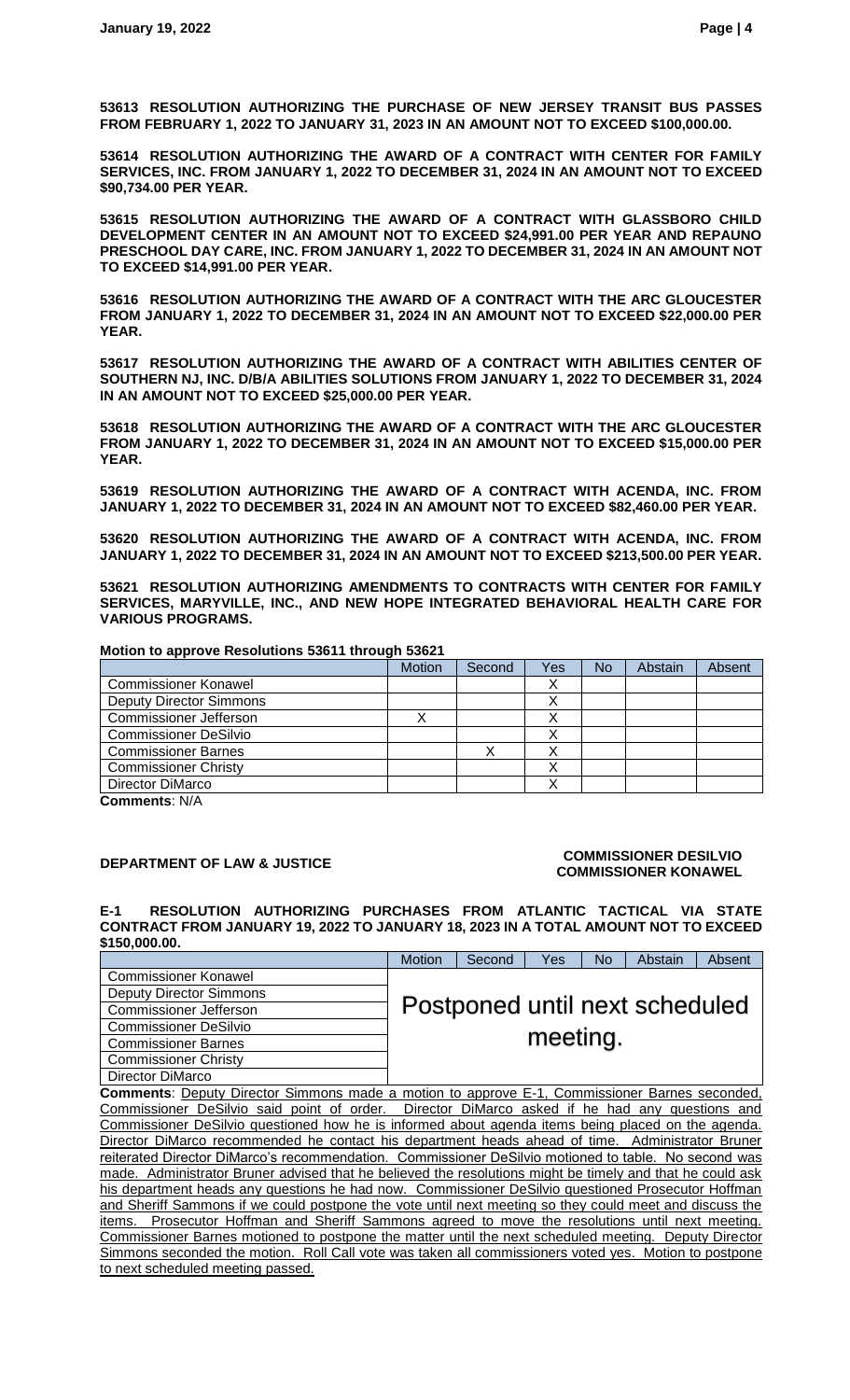#### **53622 RESOLUTION AUTHORIZING THE LEASING OF VEHICLES PURSUANT TO N.J.S.A. 40A:11- 5(1)(g) FOR A PERIOD OF 24 MONTHS IN A TOTAL AMOUNT NOT TO EXCEED \$152,400.00.**

| - 1197 -                       |               |        |     |           |         |        |
|--------------------------------|---------------|--------|-----|-----------|---------|--------|
|                                | <b>Motion</b> | Second | Yes | <b>No</b> | Abstain | Absent |
| <b>Commissioner Konawel</b>    |               |        |     |           |         |        |
| <b>Deputy Director Simmons</b> |               |        |     |           |         |        |
| <b>Commissioner Jefferson</b>  |               |        |     |           |         |        |
| <b>Commissioner DeSilvio</b>   |               |        |     |           |         |        |
| <b>Commissioner Barnes</b>     |               |        |     |           |         |        |
| <b>Commissioner Christy</b>    |               |        |     |           |         |        |
| Director DiMarco               |               |        |     |           |         |        |

**Comments:** Deputy Director Simmons made a motion to approve E-2, Commissioner Barnes seconded, Commissioner DeSilvio made a motion to table. Director DiMarco confirmed that he wanted to make a motion to table until the next meeting and Commissioner DeSilvio said yes. Deputy Director Simmons then questioned if the motion was to postpone until the next meeting. Commissioner DeSilvio said yes please. Administrator Bruner suggested they speak with Prosecutor Hoffman because he is unsure of the time needed for the vehicles. Prosecutor Hoffman expressed her concern about postponing. Deputy Director Simmons confirmed the backlog of fleet vehicles and how long it has been taking for vehicles to be delivered and advised that was why this resolution was on this agenda. Commissioner DeSilvio said okay. Commissioner Barnes made a motion to move to previous question, Deputy Director Simmons seconded without objection. The vote above reflects both the motion to previous question and to approve Resolution 53622. Roll call vote is reflected above.

#### **DEPARTMENT OF EDUCATION, LAND & PROPERTY**

#### **COMMISSIONER BARNES COMMISSIONER JEFFERSON**

#### **DEPARTMENT OF GOVERNMENT SERVICES**<br>COMMISSIONER KONAWEL **COMMISSIONER DESILVIO**

**53623 RESOLUTION AUTHORIZING THE AWARD OF A CONTRACT WITH JOHN M. CARBONE, ESQUIRE FROM JANUARY 1, 2022 TO DECEMBER 31, 2022 IN AN AMOUNT NOT TO EXCEED \$100,000.00.**

|                                | Motion | Second | Yes | No | Abstain | Absent |
|--------------------------------|--------|--------|-----|----|---------|--------|
| <b>Commissioner Konawel</b>    |        |        |     |    |         |        |
| <b>Deputy Director Simmons</b> |        |        |     |    |         |        |
| <b>Commissioner Jefferson</b>  |        |        |     |    |         |        |
| <b>Commissioner DeSilvio</b>   |        |        |     |    |         |        |
| <b>Commissioner Barnes</b>     |        |        |     |    |         |        |
| <b>Commissioner Christy</b>    |        |        |     |    |         |        |
| Director DiMarco               |        |        |     |    |         |        |

**Comments**: Commissioner Konawel moved for discussion and questioned the large increase in the amount of the contract. Clerk Hogan gave review and explanation. Commissioner Konawel then questioned where the money was coming from. Administrator Bruner gave an explanation. Commissioner Konawel then questioned why we were using an out of County attorney not County Counsel. Administrator Bruner gave an explanation. Commissioner Barnes moved to previously question; Deputy Director Simmons seconded without objection. The vote above reflects both the motion to previous question and the motion to approve Resolution 53623. Roll call vote is reflected above.

#### **53624 RESOLUTION AUTHORIZING THE AWARD OF A CONTRACT WITH SOE SOFTWARE CORPORATION D/B/A SCYTL FROM JANUARY 1, 2022 TO DECEMBER 31, 2024 FOR \$18,585.00.**

|                                | Motion | Second | Yes | No | Abstain | Absent |
|--------------------------------|--------|--------|-----|----|---------|--------|
| <b>Commissioner Konawel</b>    |        |        |     |    |         |        |
| <b>Deputy Director Simmons</b> |        |        |     |    |         |        |
| <b>Commissioner Jefferson</b>  |        |        |     |    |         |        |
| <b>Commissioner DeSilvio</b>   |        |        |     |    |         |        |
| <b>Commissioner Barnes</b>     |        |        |     |    |         |        |
| <b>Commissioner Christy</b>    |        |        |     |    |         |        |
| Director DiMarco               |        |        |     |    |         |        |
| $A - 1$                        |        |        |     |    |         |        |

**Comments:** N/A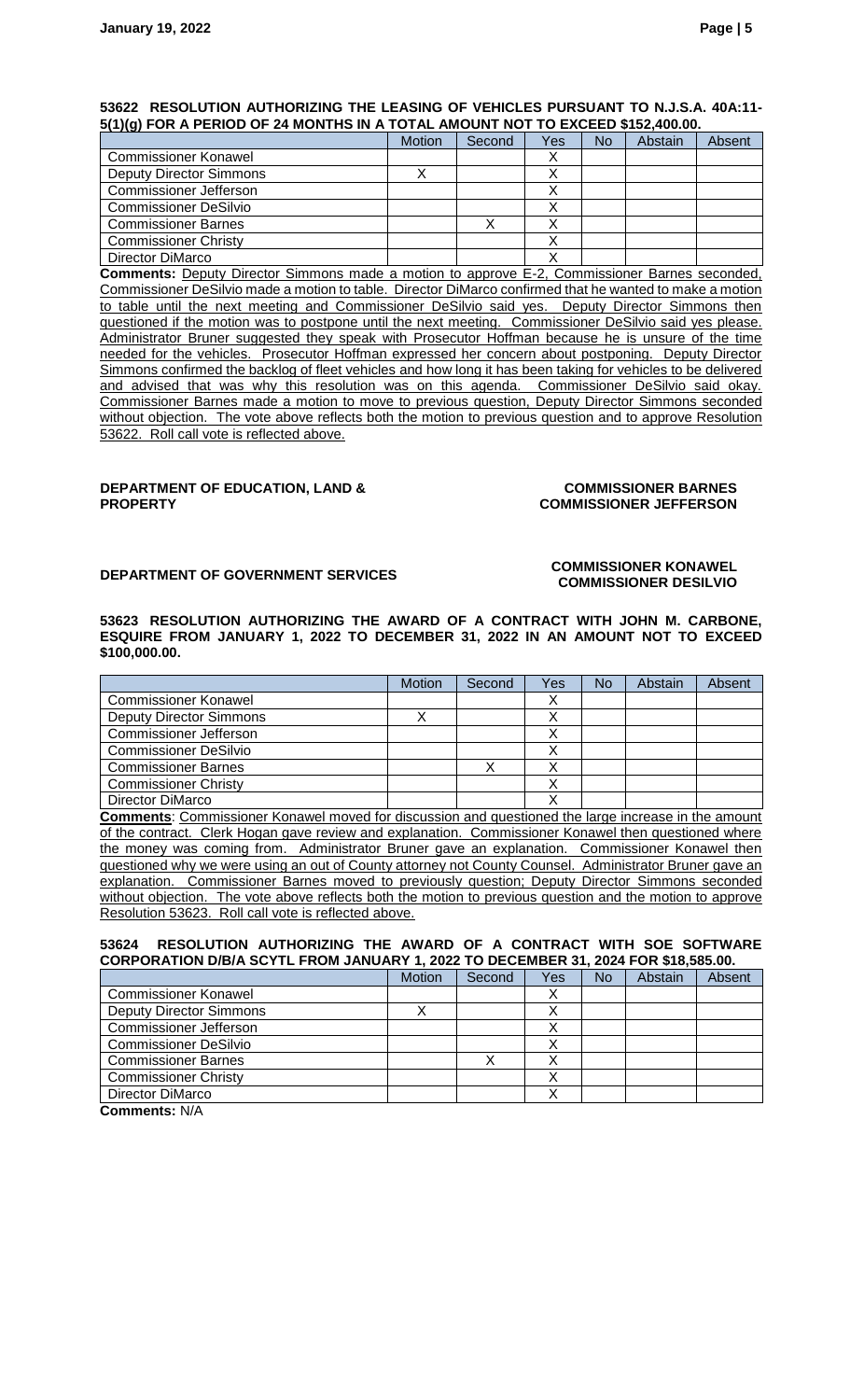#### **53625 RESOLUTION AUTHORIZING THE AWARD OF A CONTRACT WITH PAULSBORO PRINTERS, LLC FROM JANUARY 1, 2022 TO DECEMBER 31, 2022 IN AN AMOUNT NOT TO EXCEED \$485,750.00.**

|                                | Motion | Second | Yes | <b>No</b> | Abstain | Absent |
|--------------------------------|--------|--------|-----|-----------|---------|--------|
| <b>Commissioner Konawel</b>    |        |        |     |           |         |        |
| <b>Deputy Director Simmons</b> |        |        |     |           |         |        |
| <b>Commissioner Jefferson</b>  |        |        |     |           |         |        |
| <b>Commissioner DeSilvio</b>   |        |        |     |           |         |        |
| <b>Commissioner Barnes</b>     |        |        |     |           |         |        |
| <b>Commissioner Christy</b>    |        |        |     |           |         |        |
| Director DiMarco               |        |        |     |           |         |        |

**Comments**: Commissioner Konawel moved for discussion and questioned where the funds were coming from. Administrator Bruner gave an explanation and referred to Clerk Hogan. Clerk Hogan gave review and explanation. Commissioner Konawel motioned to approve. Commissioner Barnes advised that we already have a motion and a second on the table. Roll call vote was taken and is reflected above.

#### **53626 RESOLUTION AUTHORIZING THE AWARD OF A CONTRACT WITH COLORSOURCE, INC. FROM JANUARY 1, 2022 TO DECEMBER 31, 2022 IN AN AMOUNT NOT TO EXCEED \$485,750.00.**

|                                | <b>Motion</b> | Second | Yes | No | Abstain | Absent |
|--------------------------------|---------------|--------|-----|----|---------|--------|
| <b>Commissioner Konawel</b>    |               |        |     |    |         |        |
| <b>Deputy Director Simmons</b> |               |        |     |    |         |        |
| Commissioner Jefferson         |               |        |     |    |         |        |
| <b>Commissioner DeSilvio</b>   |               |        |     |    |         |        |
| <b>Commissioner Barnes</b>     |               |        |     |    |         |        |
| <b>Commissioner Christy</b>    |               |        |     |    |         |        |
| Director DiMarco               |               |        |     |    |         |        |

**Comments**: N/A

Old Business

New Business

#### **Public Portion (time limit of five (5) minutes per person) OPEN**

|                                                  | Motion | Second | Yes       | <b>No</b> | Abstain | Absent |
|--------------------------------------------------|--------|--------|-----------|-----------|---------|--------|
| <b>Commissioner Konawel</b>                      |        |        | $\lambda$ |           |         |        |
| <b>Deputy Director Simmons</b>                   |        |        |           |           |         |        |
| Commissioner Jefferson                           |        |        |           |           |         |        |
| <b>Commissioner DeSilvio</b>                     |        |        |           |           |         |        |
| <b>Commissioner Barnes</b>                       |        |        |           |           |         |        |
| <b>Commissioner Christy</b>                      |        |        |           |           |         |        |
| Director DiMarco                                 |        |        |           |           |         |        |
| $\mathbf{a}$ and $\mathbf{a}$ and $\mathbf{a}$ . |        |        |           |           |         |        |

**Comments**:

- Charles Hughes from Woodbury, NJ gave a presentation on the Gloucester Camden Light Rail. See attached power point. Administrator Bruner addressed the misinformation of the facts presented.
- Anthony Alverio from Woodbury, NJ spoke on the Gloucester Camden Light Rail. See attached brochure. He also spoke on the basic protocol of the public portion of the meeting.

Deputy Director Simmons questioned if the people on the zoom call were able to speak or if they had to appear in person. Director DiMarco confirmed that they had to appear in person to speak.

#### **CLOSE**

|                                | <b>Motion</b> | Second | Yes | No | Abstain | Absent |
|--------------------------------|---------------|--------|-----|----|---------|--------|
| <b>Commissioner Konawel</b>    |               |        |     | ⌒  |         |        |
| <b>Deputy Director Simmons</b> |               |        |     |    |         |        |
| <b>Commissioner Jefferson</b>  |               |        |     |    |         |        |
| <b>Commissioner DeSilvio</b>   |               |        |     | ↗  |         |        |
| <b>Commissioner Barnes</b>     |               |        |     |    |         |        |
| <b>Commissioner Christy</b>    |               |        |     |    |         |        |
| Director DiMarco               |               |        |     |    |         |        |

**Comments**: Commissioner Konawel asked if the people who had their hand raised had to be in the conference room. Administrator Bruner clarified how we have been holding our meetings for the past two years like this with no issues. Commissioner Konawel expressed his concerns. Deputy Director Simmons moved to previous question to close public portion. Commissioner Barnes seconded, and without objection roll call vote was taken on closing debate and closing public portion.